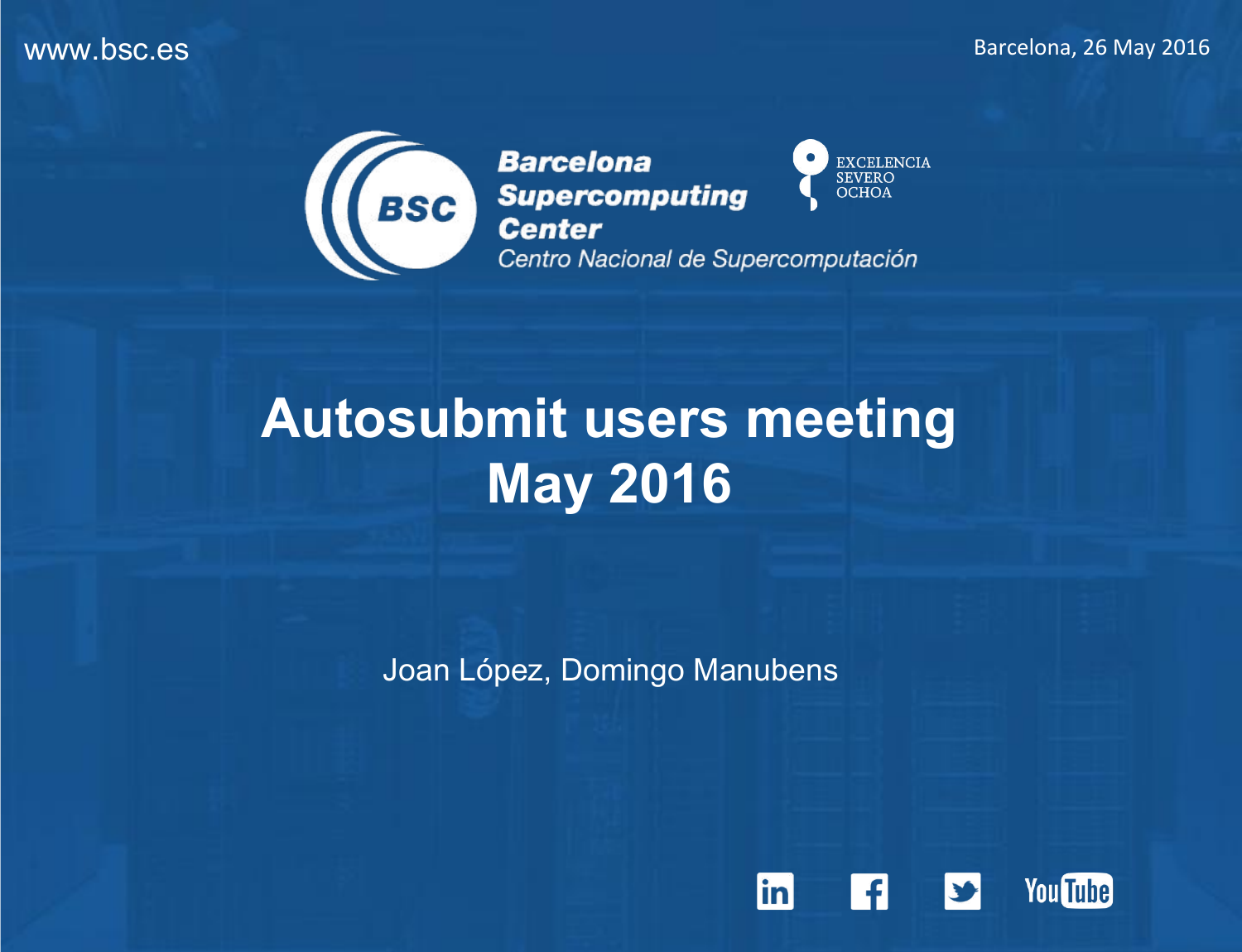# Critical timeline

**3.0**

**3.1**

**3.2**



*May-15*

- Workflow flexibilization (possible to remove dependencies, add new jobs...).
	- **Paramiko**: New communication method based in a single SSH connection.

#### *Nov-15*

- Archiving of experiments.
- 3.1.9: Latest *stable* version.

### *Feb-16*

- New monitoring of statistics with cpu consumption totals.
- **SAGA**: Implemented the SAGA interface to communicate with queue schedulers. *unstable !*

### **3.4**

**3.5**

- Autosubmitlock: Prevents running 2 instances of the same experiment.
- SAGA bugfixes. *unstable !*

*May-16*

- SAGA bugfixes.
- COMPLETED and UNKNOWN bugfixes. *stable ??*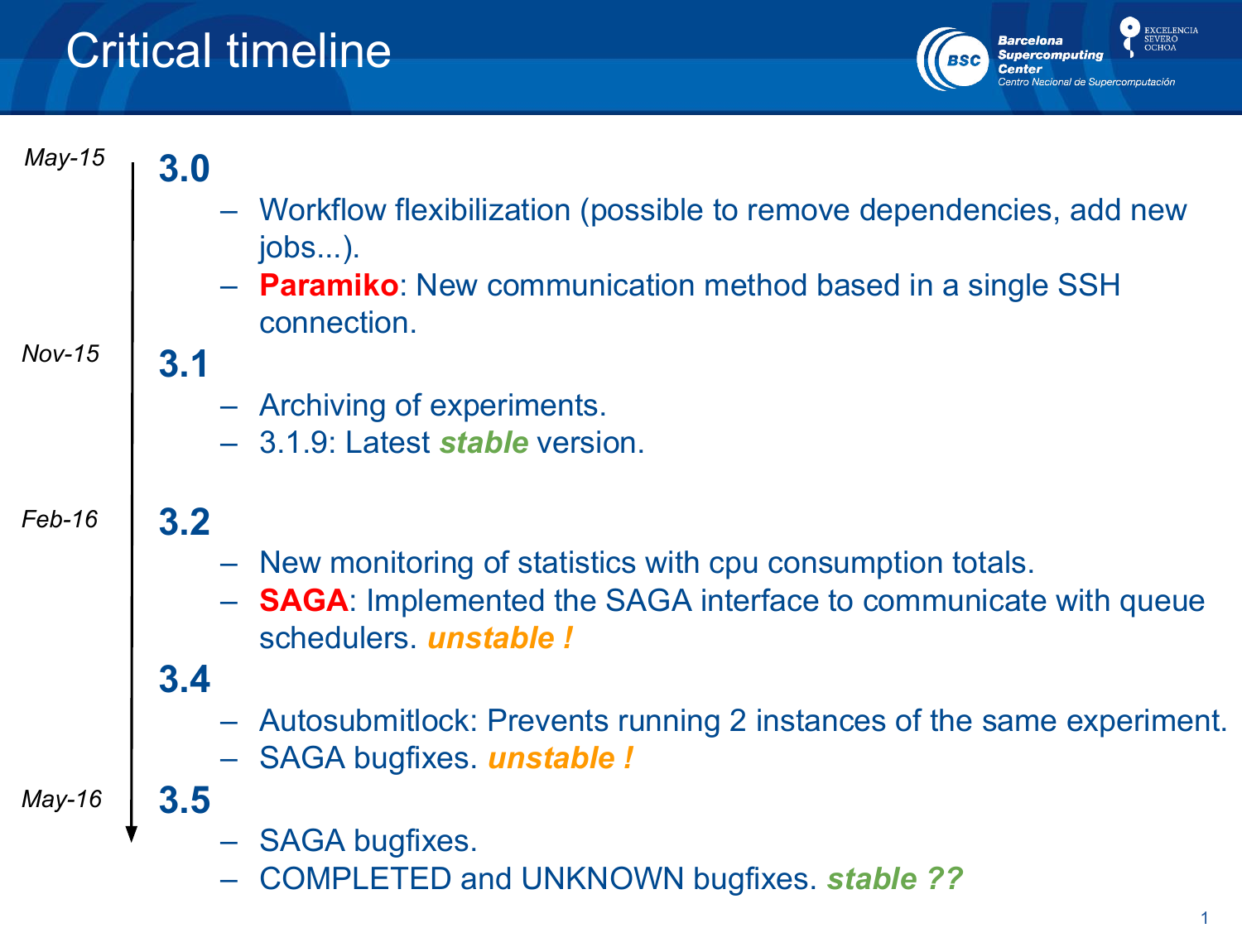### 3.1.9 is stable but:

- NO stats plot.
- NO autosubmitlock.

New interesting features introduced after 3.2:

- Filter monitor.
- R, Python.
- Synchronize jobs.
- Email notifications on completed, failed, etc.
- No-plot in setstatus.

(DEMO)

**EXCELENCIA** 

**Barcelona Supercomputing**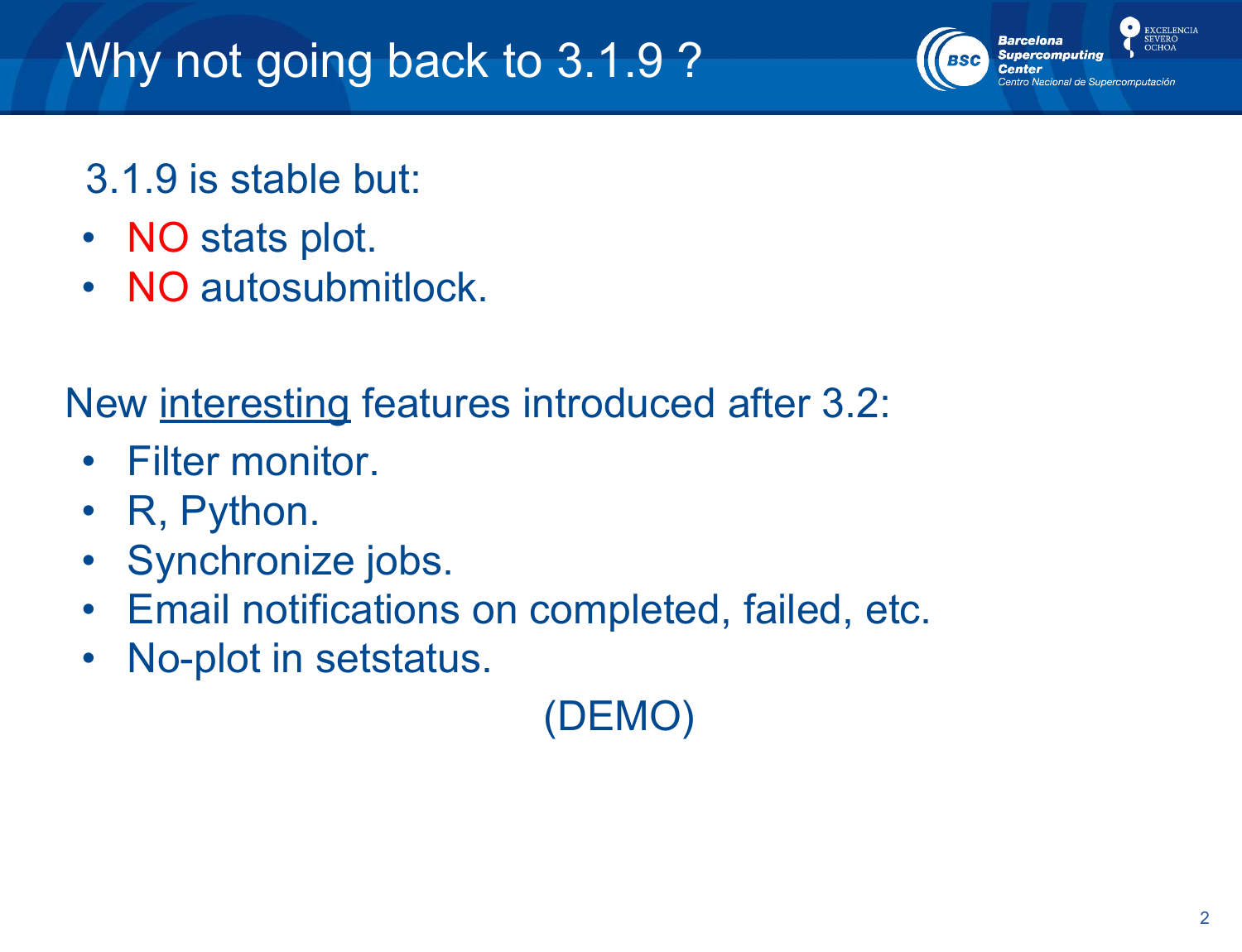## Protocols



- Open GitLab issues !
- Archive finished experiments !
- SAGA troubleshooting:
	- export SAGA\_PTY\_SSH\_TIMEOUT = 90
	- autosubmit run
- Change Autosubmit version:
	- module load <autosubmit/version>
	- autosubmit create
	- autosubmit recovery
	- autosubmit run

## New! references:

–

[1] - D. Manubens-Gil, J. Vegas-Regidor, C. Prodhomme, O. Mula-Valls and F.J. Doblas-Reyes, "Seamless Management of Ensemble Climate Prediction Experiments on HPC Platforms", *2016 International Conference on High Performance Computing & Simulation (HPCS 2016)*, **accepted**.

[2] - D. Manubens-Gil, J. Vegas-Regidor, M.C. Acosta, C. Prodhomme, O. Mula-Valls, K. Serradell-Maronda and F.J. Doblas-Reyes, "Autosubmit: a versatile tool for managing Earth system models on HPC platforms", *Special Issue on Workflows for Data-Driven Research - Future Generation Computer Systems*, **under review.**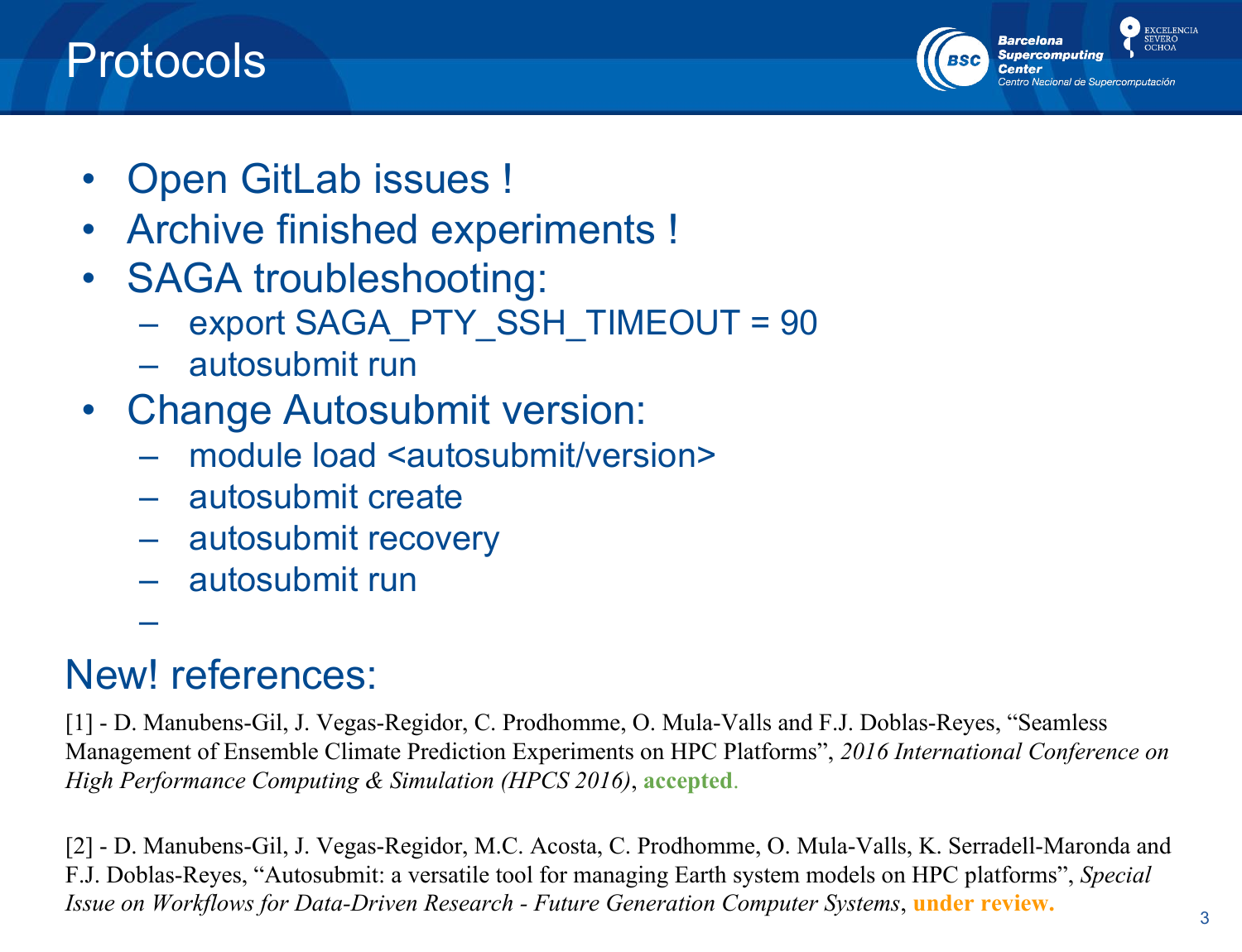